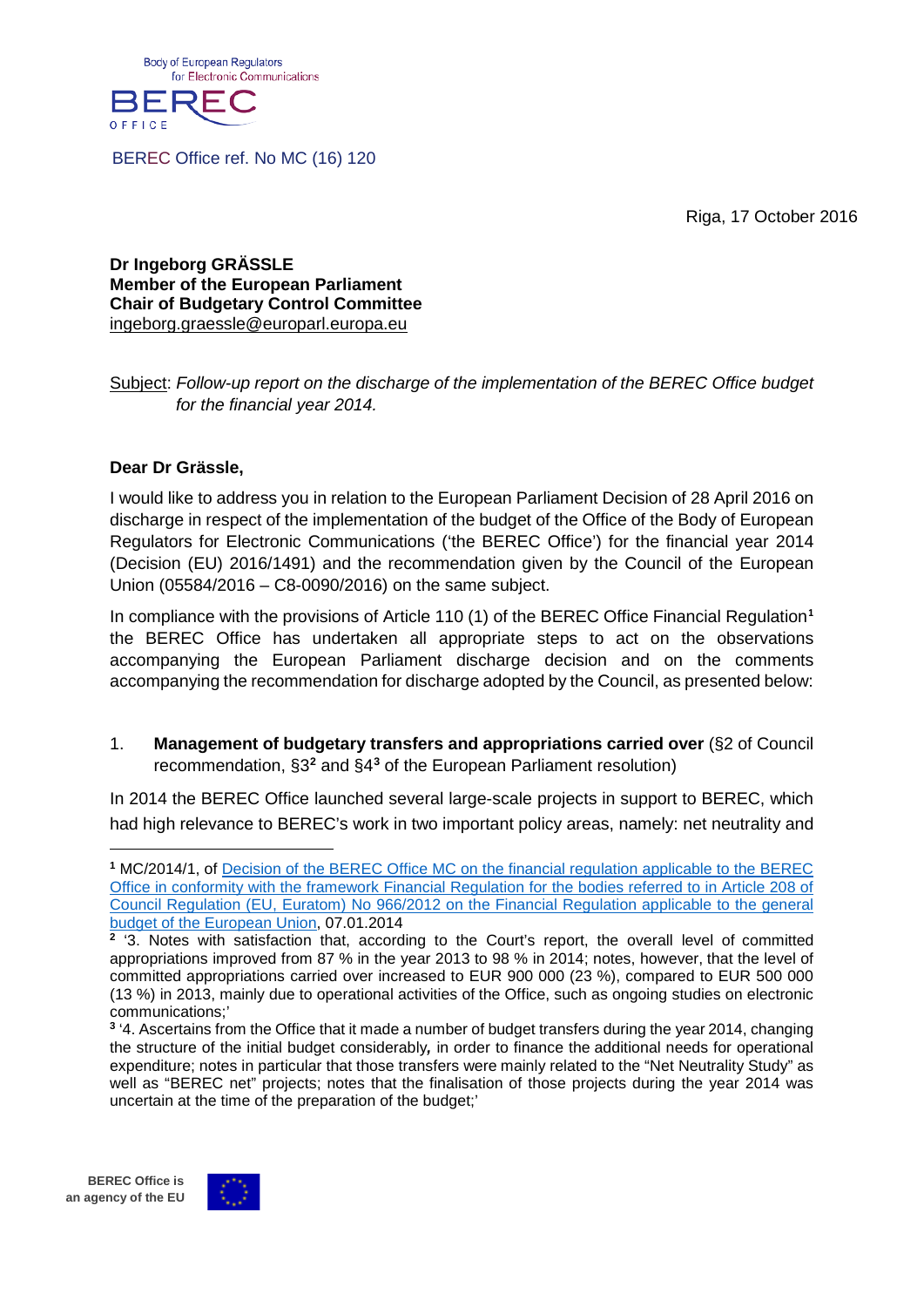the review of the regulatory framework for electronic communications. In particular, the BEREC Office commissioned two studies on net neutrality (amounting to EUR 424 260) and a study on the future development of the telecom sector (amounting to EUR 210 000). Furthermore, the BEREC Office started the development of a platform for collaboration and knowledge sharing between the BEREC members and observers - BERECnet (amounting to EUR 101 410), which has the objective to improve the efficiency and effectiveness of the communication between the BEREC members and observers and to increase the internal transparency. The execution of these projects was finalised in 2015, which led to an increase of the appropriations carried over, which constituted an increase to 0,9 million euro, i.e. 23 %, in comparison to 0,5 million euro, or 13 % in 2013, particularly in relation to operational activities (title III).

The BEREC Office would like to point out that the additional amounts carried-over were planned in advance, as in the project plans the final date for submission of the deliverables had been envisaged for 2015.

With the objective to provide the necessary financial resources for these projects the BEREC Office carried out a number of budgetary transfers, which has changed the structure of the initial budget considerably. In particular, title I (staff costs) was reduced by 17 %, title II (administrative expenditure) was reduced by 44 % and title III (operational expenditure) was increased by 60 %, mainly in order to finance ongoing studies.

The BEREC Office is working continuously to improve its activity-based budget planning that has led to further reduction of the number of budget transfers. For example in 2014 the BEREC Office carried out 37 budgetary transfers, in 2015 the number of budgetary transfers was reduced to 17 and for the period from January to September 2016 their number was limited only to four.

The BEREC Office has achieved significant improvement in management of the budgetary transfers and will continue to work on reducing the amounts of the appropriations carried over, as far as the projects cycle allows it. Such target could be set up specifically for the administrative expenditure of a routine nature.

# 2. **Prevention of conflict of interest and implementation of checks of the declared financial interests** (§ 8**[4](#page-1-0)** of the European Parliament resolution)

The obligation for the BEREC Office to submit declarations of interests is introduced by the legislator through Article 21 of Regulation (EC) No 1211/2009 of the European Parliament and of the Council of 25 November 2009 establishing the Body of European Regulators for Electronic Communications (BEREC) and the Office ('the BEREC Regulation'), which requires the members of the Management Committee, the Administrative Manager and the staff of the Office to make an annual declaration of interests indicating any direct or indirect interests, which might be considered prejudicial to their independence.

<span id="page-1-0"></span>**<sup>4</sup>** '8. Calls on those Union institutions and agencies which have introduced codes of conduct, including Parliament, to step up their implementation measures, such as checks of declarations of financial interests;'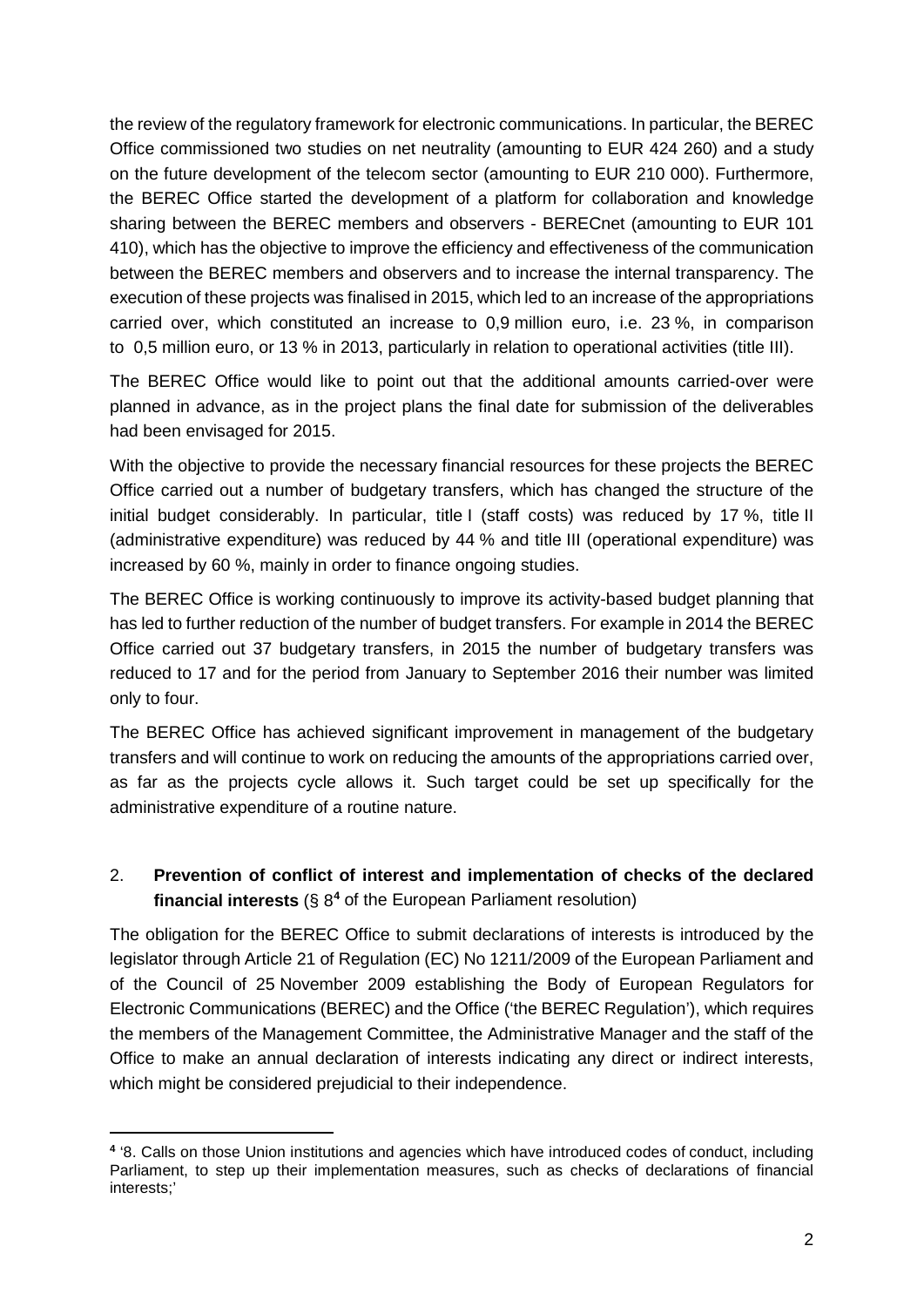Therefore the BEREC Office pays practical attention to the conflict of interest, including its financial aspects. Consequently, since the establishment of the BEREC Office all members of the Management Committee, the Administrative Manager and the staff are requested to submit annual declarations of interests. Such declarations are made in writing. The declarations of interests made by the members of the Management Committee, and by the Administrative Manager are made public through a specific section of the public register and can be consulted at the following link: http://www.berec.europa.eu/eng/document register/subject matter [/berec\\_office/declarations\\_of\\_interests\\_and\\_commitment/](http://www.berec.europa.eu/eng/document_register/subject_matter%20/berec_office/declarations_of_interests_and_commitment/)

The BEREC Office has also decided to dedicate one section of its website to conflict of interest, where all the rules and legal concepts are summarised and explained.

The scope and content of the declarations of interests made by the members of the Management Committee has been determined by the Rules of Procedure of the Management Committee**[5](#page-2-0)** , which also contain the explanation of the legal context, defines the notion of conflict of interest, provides some examples on conflict of interest and describes the responsibilities for the assessment of the conflict of interest.

The rules applicable to the staff are introduced through the internal administrative instruction on the prevention of conflict of interest as of 2011**[6](#page-2-1)** , which has been further strengthened by the internal administrative instruction on ethical values approved by the internal administrative instruction of Administrative Manager of the BEREC Office in 2013**[7](#page-2-2)** , which is a part of the welcome guide to newcomers.

In 2016 all staff members submitted annual declarations of interest and their content was checked jointly by the Vice-Chair of the Management Committee, who exercises the powers conferred on the appointing authority by the Staff Regulations of Officials of the European Communities and the powers conferred on the authority entitled to conclude contracts by the Conditions of employment of other servants of the European Communities and the Administrative Manager, who is the BEREC Office's Authorising Officer. All declarations were assessed for all aspects of potential conflict of interest, including the financial ones. No conflict of interest was found in any of the checks carried out.

 $\ddot{\phantom{a}}$ 

<span id="page-2-0"></span>**<sup>5</sup>** MC (14) 70, Rules of Procedure of the Management Committee of the BEREC Office, 06.06.2014, http://www.berec.europa.eu/eng/document\_register/subject\_matter/berec\_office/rules\_of\_procedure/4 461-rules-of-procedure-of-the-management-committee-of-the-berec-office

<span id="page-2-1"></span>**<sup>6</sup>** Internal Administrative Instruction adopted by the Administrative Manager approving the model letters on annual declaration of commitment and conflict of interest for staff members of the BEREC Office according to Article 21 of the BEREC Regulation (1211/2009), Ref. 2011-08-01 AF 01 mc

<span id="page-2-2"></span>**<sup>7</sup>** Internal Administrative Instruction No 2 of 2013 of the Administrative Manager of the BEREC Office on establishing ethical principles and the principles of ethical administrative behaviour (IAI/2013/2), 31 July 2013, not published.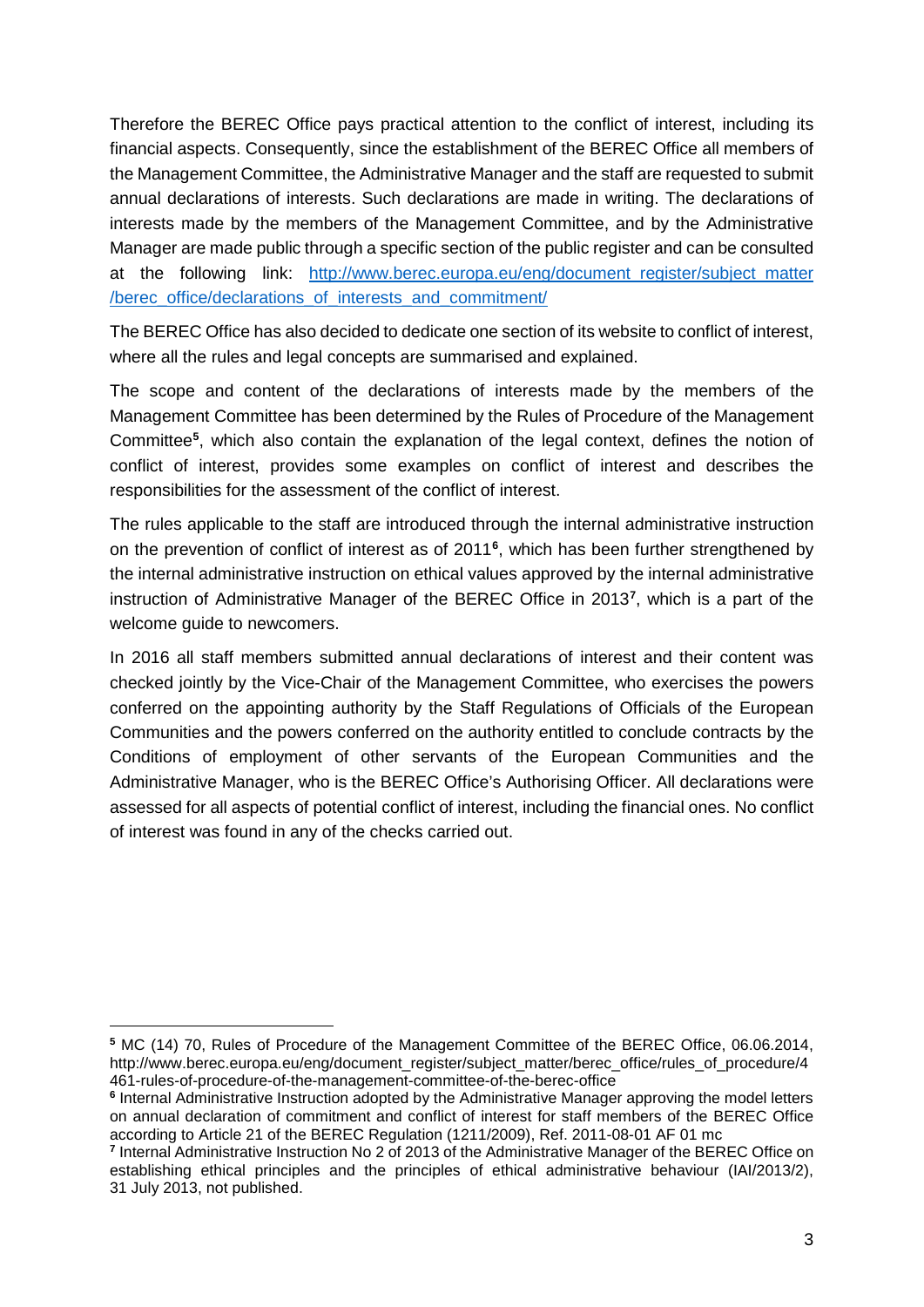## 3. **Introduction of a standard chapter on transparency, accountability and integrity in the BEREC Office annual report** (§9**[8](#page-3-0)** of the European Parliament resolution)

The BEREC Office has prepared its annual report in compliance with the Commission Guidelines, which do not foresee a standard chapter on transparency, accountability and integrity. However, in compliance with the provisions of Article 18 of the BEREC Regulation the BEREC Office carries out its activities with a high level of transparency. The BEREC Office is also in charge of ensuring transparency and accountability of the work of BEREC, thus providing the public and any interested party with objective, reliable and easily accessible information, in particular in relation to the results of all the work carried out by BEREC. Consequently, in its 2015 annual report the BEREC Office included a sub-chapter related to the transparency, accountability and integrity (see paragraph 1.2.2. of the [2015 Consolidated](http://www.berec.europa.eu/eng/document_register/subject_matter/berec_office/office_annual_activity_report/6084-2015-consolidated-annual-activity-report-of-the-berec-office)  [Annual Activity Report of the BEREC Office](http://www.berec.europa.eu/eng/document_register/subject_matter/berec_office/office_annual_activity_report/6084-2015-consolidated-annual-activity-report-of-the-berec-office)**[9](#page-3-1)** ) and would be willing to devote a chapter on the subject provided that the Commission Guidelines provide clear guidelines on the standard elements to be included in such chapter.

The BEREC Office takes this opportunity to recall that in 2015 it continued the development of the BEREC website by regularly updating its content, in particular the events section and the public register. In 2015 the BEREC Office registered 721 BEREC and BEREC Office documents, including the annual declarations of interest and commitment of BEREC and the BEREC Office Management Committee members. As an additional tool of increased transparency the BEREC Office opened to the public an information sharing portal in June 2016, whose development was finalised in January 2016. The portal has the objective to serve as a single point of access to the decisions, reports and other documents developed by BEREC, the national regulatory authorities and the Commission in the field of the single telecoms market.

The scope of the event section of the BEREC website has been enlarged and now it serves as a single point of information for all BEREC events, public or non-public. Under each event now citizens can find all documents approved for publication, short description of the outcome of the event, as well as any photographic or video materials from the event.

Since the beginning of 2015 the BEREC Office organises live streaming of all public debriefings and other major public events, such as the BEREC Stakeholder Forum. The citizens have the opportunity to submit questions by e-mail or through the official account of BEREC on the social media. All audio and video materials prepared as a result of BEREC public events or BEREC's work are also shared with the citizens through the BEREC's YouTube channel.

The BEREC Office is in charge of managing the public consultations on key draft BEREC documents. The BEREC Office is managing the public consultations with high degree of transparency by publishing all non-confidential contributions and reports on the outcome of the public consultations, which summarise the outcome of the consultation and provide

<span id="page-3-0"></span>**<sup>8</sup>** '9. States that the annual reports of the Office could play an important role in compliance regarding transparency, accountability and integrity; calls on the Office to include a standard chapter on those components in its annual report;'

<span id="page-3-1"></span>**<sup>9</sup>** Document MC (16) 62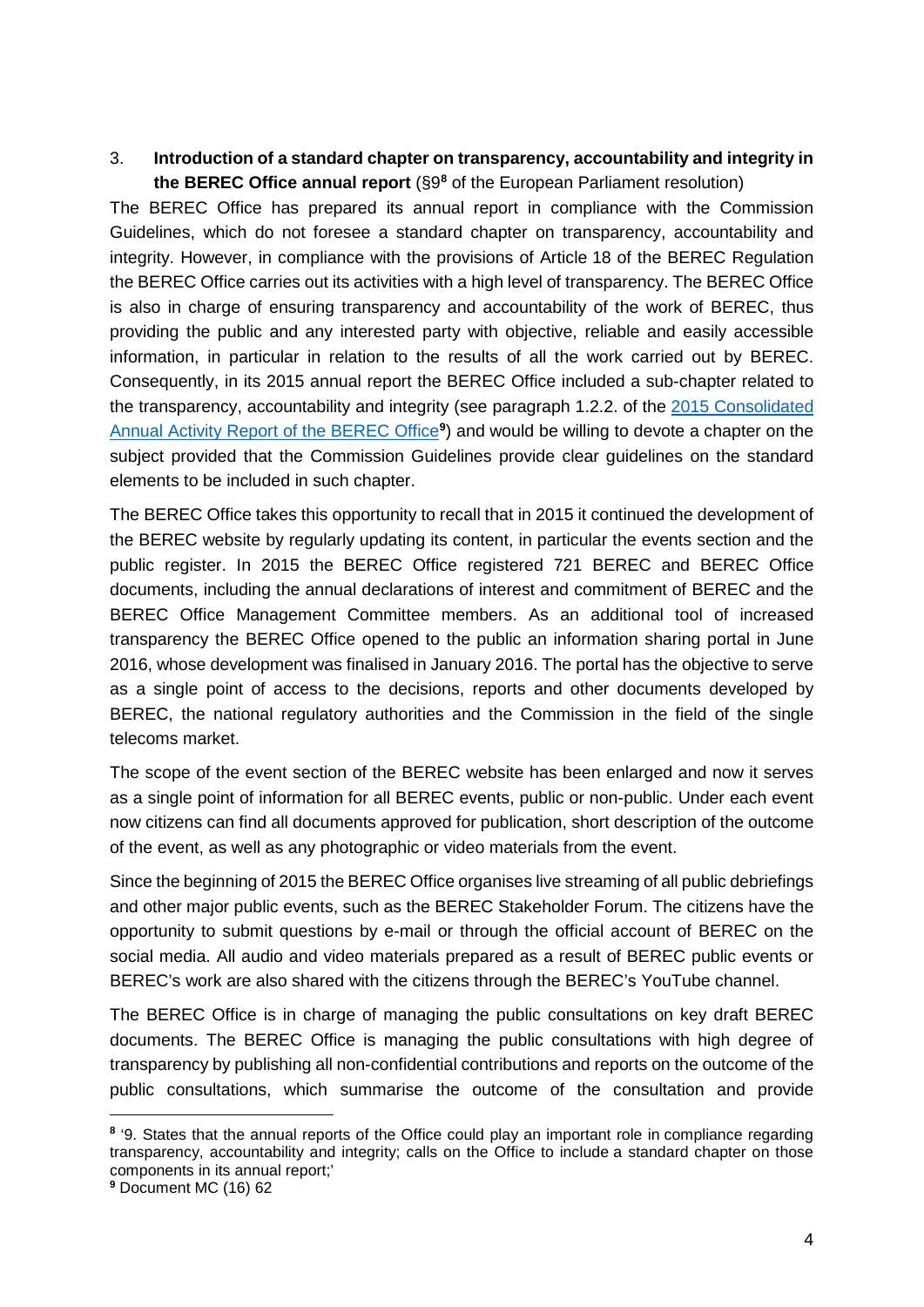explanation of how the contributions received have been taken into account or explain the reasoning for not taking into account some of the views expressed during the consultation. These reports are extremely valuable in the event of the receipt of big number of contributions, as was the case during the consultation on the draft BEREC Guidelines on net neutrality during which the BEREC Office received around 500 000 contributions.

In line with the BEREC Communication Strategy since 2014 the BEREC Office has published all speeches of the BEREC Chair in a new section of the BEREC website and issues a BEREC newsletter 4 times per of year.

Furthermore, other awareness raising activities were done, such as: BEREC Office staff members visited schools in Latvia and gave presentations to students on issues related to BEREC and the BEREC Office's work, as well explaining how it affects their daily life as endusers; BEREC Office organised Doors open day, which contributed to awareness raising about the BEREC Office and BEREC's work among Latvian citizens; a visit of Council telecommunication attachés to the BEREC Office was organised during the Digital Assembly in June 2015, and the BEREC Office continued to use actively the BEREC's social media Twitter account and in January 2015 also established a LinkedIn account to advertise BEREC's public events.

In 2015, special attention was paid to increase of internal transparency and improvement of the cooperation between all national regulatory authorities. For that reason, the BEREC Office established a collaboration platform for internal use by BEREC members and observers. Its first, pilot phase, was finalised on 4 May 2015. After the end of this pilot phase the BEREC Office gathered the initial views of the user community and launched a second development phase with the objective to satisfy all user needs as far as possible.

4. **Implementation of internal control standards (ICSs) and follow-up on recommendations by the Internal Audit Service** (§12**[10](#page-4-0)** and §15**[11](#page-4-1)** of the European Parliament resolution)

At the beginning of the year 2015 the BEREC Office had not implemented only ICS No 6 on 'Risk Management' and needed to undertake some additional measures in terms of the off-site back-up of its electronic data in order to ensure full implementation of ICS No 12 'Information and Communication'. With the extremely valuable support of the [European Union Agency for](https://en.wikipedia.org/wiki/European_Union_Agency_for_Network_and_Information_Security)  [Network and Information Security](https://en.wikipedia.org/wiki/European_Union_Agency_for_Network_and_Information_Security) (ENISA) under two Service Level Agreements of 2015 and 2016 the BEREC Office managed to fully implement these two ICSs.

 $\ddot{\phantom{a}}$ 

<span id="page-4-0"></span>**<sup>10</sup>** '12. Acknowledges the fact that all relevant ICSs have been adopted by its Management Committee; notes, however, that the implementation of the ICS is still not completed; calls on the Office to report to the discharge authority on the progress made in that regard;'

<span id="page-4-1"></span>**<sup>11</sup>** 15. Notes that in 2014 the audit of the IAS focused on the follow-up of the 2013 limited review with the aim of assessing the state of compliance with the ICSs; notes that the IAS closed two of the 18 recommendations based on desk research; notes, moreover, that the IAS examined the remaining 16 open recommendations during the follow-up and concluded that 14 recommendations were fully implemented;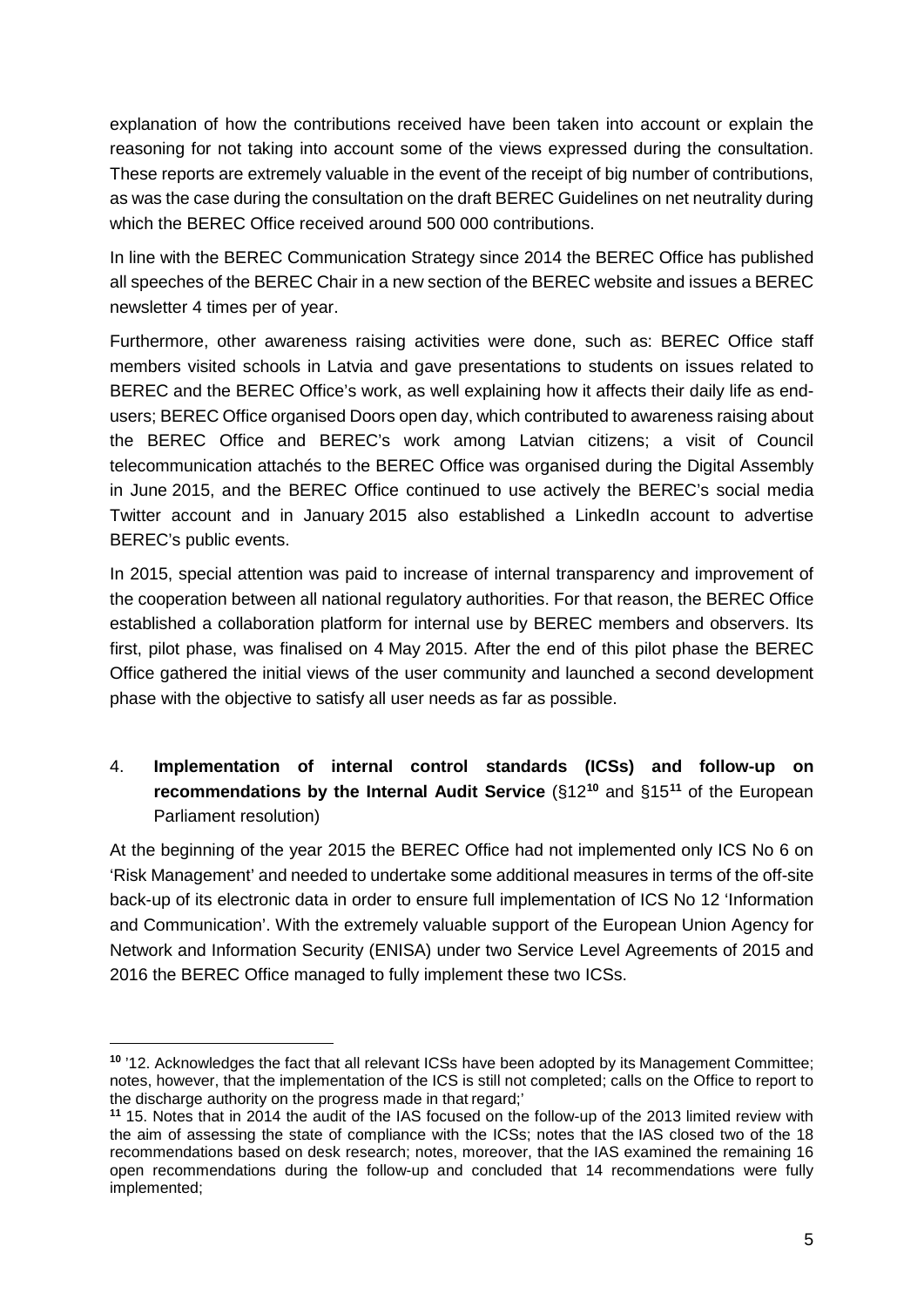Consequently, in February 2016 the Internal Audit Service closed its two recommendations, which remained open after the 2014 follow-up on the limited review of the implementation of the ICSs.

# 5. **Contributions from the national regulatory authorities of the European Free Trade Association** (§16**[12](#page-5-0)** of the European Parliament resolution)

The BEREC Office takes note of the comment that the 2014 budget provision for contributions from national regulatory authorities from the European Free Trade Association (EFTA) having observer status at BEREC, did not materialise in the absence of agreements with EFTA countries. Consequently, the 2015 and 2016**[13](#page-5-1)** budgets have been corrected accordingly.

The BEREC Office would like to note that the EFTA agreement is negotiated between the Commission and countries concerned and the BEREC Office does not have power to influence the negotiations and/or the agreement signing process.

The BEREC Office takes this occasion again to reiterate its strong commitment to work towards further improvement of its financial programming, budget management and compliance with the ICSs. The BEREC Office takes this opportunity to present to the attention of the discharge authority a short overview of the current follow-up report and remains at your disposal for providing any other additional information, which may be needed.

### **Yours sincerely,**

 **(s)**

**László IGNECZI** Administrative Manager

**Cc:**

 $\overline{a}$ 

Secretariat General, Council of the EU, [Cabinet.sg-secretariat@consilium.europa.eu](mailto:Cabinet.sg-secretariat@consilium.europa.eu) EP CONT Committee Secretariat, [CONT-secretariat@europarl.europa.eu](mailto:CONT-secretariat@europarl.europa.eu) European Court of Auditors, [eca-info@eca.europa.eu](mailto:eca-info@eca.europa.eu) European Commission, DG CONNECT, [CNECT-B2@ec.europa.eu,](mailto:CNECT-B2@ec.europa.eu) [CNECT-BEREC@ec.europa.eu](mailto:CNECT-BEREC@ec.europa.eu)

<span id="page-5-0"></span>**<sup>12</sup>** '16. Takes note of the fact that the 2014 budget provisions for contributions from the national regulatory authorities of EFTA having observer status at BEREC did not materialise in the absence of agreements with the EFTA countries; acknowledges the fact that the 2015 budget of the Office was corrected accordingly; invites the Office to remain prudent when forecasting the related contributions from the national regulatory authorities of the EFTA countries;'

<span id="page-5-1"></span>**<sup>13</sup>** See [Statement of revenue and expenditure of the BEREC Office for the financial year 2015](http://berec.europa.eu/eng/document_register/subject_matter/berec/download/0/4980-statement-of-revenue-and-expenditure-of-_0.pdf) and [Statement of revenue and expenditure of the BEREC Office for the financial year 2016](http://www.berec.europa.eu/files/document_register_store/2016/3/2016_C_113_33_BEREC_Office__budget_2016.pdf)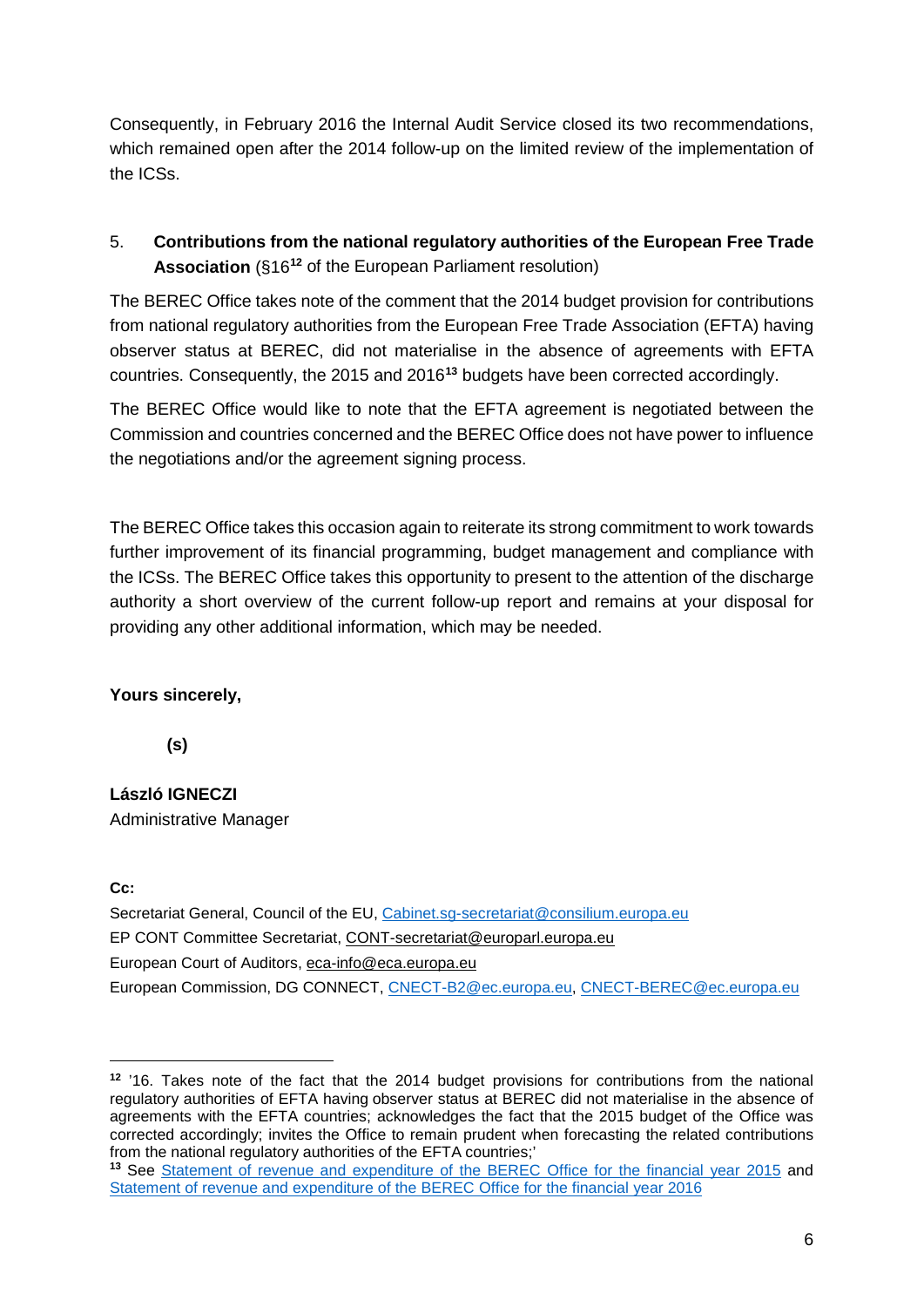

**Short Overview**

**of the follow-up report on the discharge of the implementation of the BEREC Office budget for the financial year 2014 Office**

| <b>Observation of the Discharge Authority</b>                                                                                                                                                                                                                                                                                                                                                                                                                                                                                                                                                                                                                                                                                                                                                                                                                                                                                                                                        | Response and measures taken by the BEREC Office                                                                                                                                                                                                                                                                                                                                                                                                                                                                                                                                                                                                                                                                                                                                                                                                                                                                                                                                                                                                                                                                                                                                                                                            | <b>Status/Reference</b>                                                                                                                                                                                                                                                                                                                                |
|--------------------------------------------------------------------------------------------------------------------------------------------------------------------------------------------------------------------------------------------------------------------------------------------------------------------------------------------------------------------------------------------------------------------------------------------------------------------------------------------------------------------------------------------------------------------------------------------------------------------------------------------------------------------------------------------------------------------------------------------------------------------------------------------------------------------------------------------------------------------------------------------------------------------------------------------------------------------------------------|--------------------------------------------------------------------------------------------------------------------------------------------------------------------------------------------------------------------------------------------------------------------------------------------------------------------------------------------------------------------------------------------------------------------------------------------------------------------------------------------------------------------------------------------------------------------------------------------------------------------------------------------------------------------------------------------------------------------------------------------------------------------------------------------------------------------------------------------------------------------------------------------------------------------------------------------------------------------------------------------------------------------------------------------------------------------------------------------------------------------------------------------------------------------------------------------------------------------------------------------|--------------------------------------------------------------------------------------------------------------------------------------------------------------------------------------------------------------------------------------------------------------------------------------------------------------------------------------------------------|
| 3. Notes with satisfaction that, according to<br>the Court's report, the overall level of<br>committed appropriations improved from 87<br>% in the year 2013 to 98 % in 2014; notes,<br>however, that the level of committed<br>appropriations carried over increased to EUR<br>900 000 (23 %), compared to EUR 500 000<br>(13 %) in 2013, mainly due to operational<br>activities of the Office, such as ongoing<br>studies on electronic communications;<br>4. Ascertains from the Office that it made a<br>number of budget transfers during the year<br>2014, changing the structure of the initial<br>budget considerably, in order to finance the<br>additional needs for operational expenditure;<br>notes in particular that those transfers were<br>mainly related to the "Net Neutrality Study" as<br>well as "BERECnet" projects; notes that the<br>finalisation of those projects during the year<br>2014 was uncertain at the time of the<br>preparation of the budget; | The increase of the appropriations carried over, as well as the<br>transfers from title I and title II have been justified by the need to<br>finance large scale operations projects in support to BEREC activity,<br>in particular two studies on net neutrality (amounting to EUR 424<br>260) and a study on the future development of the telecom sector<br>(amounting to EUR 210 000). In 2014 the BEREC Office also<br>started the development of a platform for collaboration and<br>knowledge sharing between the BEREC members and observers -<br>BERECnet (amounting to EUR 101 410).<br>The amounts carried-over were planned in advance, as the final<br>date for submission of the deliverables had been envisaged for<br>2015 in the project plans.<br>As far as the budgetary transfers are concerned, the BEREC Office<br>is working continuously to improve its activity based budget<br>planning that could lead to further reduction of the number of the<br>budget transfers.<br>For example in 2014 the BEREC Office carried out 37 budgetary<br>transfers, in 2015 the number of budgetary transfers was reduced<br>to 17 and for the period from January to September 2016 their<br>number was limited only to four. | The BEREC Office has achieved<br>significant<br>improvement<br>-in<br>management of the budgetary<br>transfers and will continue to<br>reducing<br>the<br>work<br>on<br>appropriations carried over, as<br>far as the projects cycle allows it.<br>Such target could be set up<br>specifically for administrative<br>expenditure of routine character. |



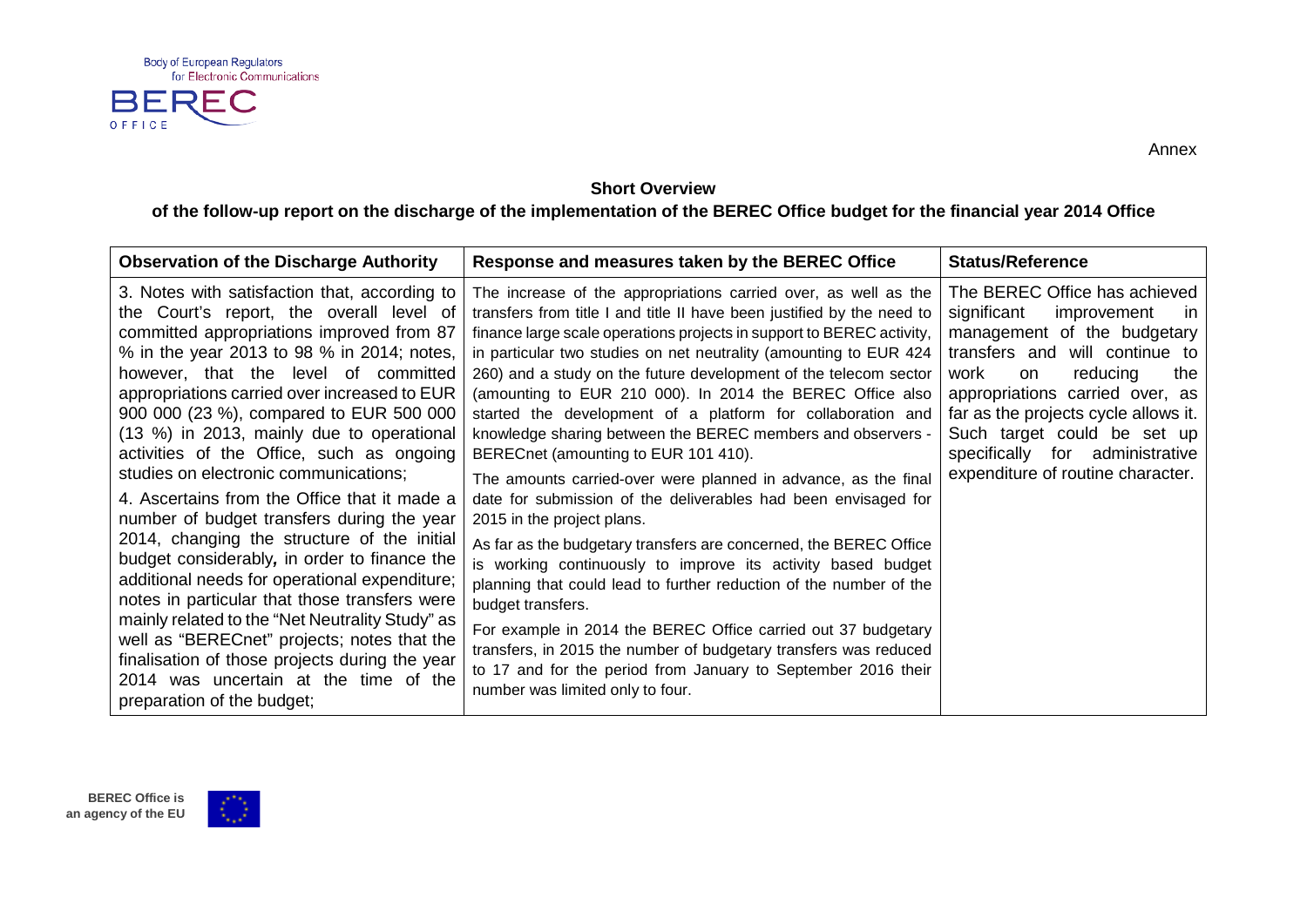<span id="page-7-1"></span><span id="page-7-0"></span>

| <b>Observation of the Discharge Authority</b>                                                                                                                                                                                                                 | Response and measures taken by the BEREC Office                                                                                                                                                                                                                                                                                                                                                                                                                                                                                                                                                                                                                                              | <b>Status/Reference</b>                                                                                                         |
|---------------------------------------------------------------------------------------------------------------------------------------------------------------------------------------------------------------------------------------------------------------|----------------------------------------------------------------------------------------------------------------------------------------------------------------------------------------------------------------------------------------------------------------------------------------------------------------------------------------------------------------------------------------------------------------------------------------------------------------------------------------------------------------------------------------------------------------------------------------------------------------------------------------------------------------------------------------------|---------------------------------------------------------------------------------------------------------------------------------|
| '8. Calls on those Union institutions and<br>agencies which have introduced codes of<br>conduct, including Parliament, to step up<br>their implementation measures, such as<br>checks of declarations of financial interests;                                 | All Members of the Management Committee, the Administrative<br>Manager and the staff submit annual declarations of interest,<br>including of financial nature.<br>The declarations of the Members of the Management Committee<br>and of the Administrative Manager are published in the public<br>register at the following link:                                                                                                                                                                                                                                                                                                                                                            | Implemented                                                                                                                     |
|                                                                                                                                                                                                                                                               | http://www.berec.europa.eu/eng/document register/subject matter<br>/berec_office/declarations_of_interests_and_commitment/<br>The rules applicable to the staff are introduced through the internal<br>administrative instruction on the prevention of conflict of interest as<br>of 2011 <sup>14</sup> , which has been further strengthened by the internal<br>administrative instruction on ethical values of 2013 <sup>15</sup> and which is a<br>part of the welcome guide to newcomers.<br>In 2016 all staff members submitted annual declarations of interest.<br>All declarations were assessed for all aspects of potential conflict of<br>interest, including of financial nature. |                                                                                                                                 |
| '9. States that the annual reports of the Office<br>could play an important role in compliance<br>regarding transparency, accountability and<br>integrity; calls on the Office to include a<br>standard chapter on those components in its<br>annual report;' | No conflict of interest was found in any of the checks carried out.<br>The BEREC Office has prepared its annual report in compliance<br>with the Commission Guidelines, which do not foresee a standard<br>chapter on transparency, accountability and integrity. However, in<br>compliance with the provisions of Article 18 of the BEREC<br>Regulation the BEREC Office included in its 2015 annual report a<br>sub-chapter related to the transparency, accountability and integrity<br>and would be willing to devote a chapter on the subject if the<br>Commission Guidelines provide clear guidelines on the standard<br>elements to be included in such a chapter.                    | Partially implemented<br>See paragraph 1.2.2. of the 2015<br><b>Consolidated Annual Activity</b><br>Report of the BEREC Office. |

<sup>&</sup>lt;sup>14</sup> Internal Administrative Instruction adopted by the Administrative Manager approving the model letters on annual declaration of commitment and conflict of interest for staff members of the BEREC Office according to Article 21 of the BEREC Regulation (1211/2009), Ref. 2011-08-01 AF 01 mc **<sup>15</sup>** Internal Administrative Instruction No 2 of 2013 of the Administrative Manager of the BEREC Office on establishing ethical principles and the principles of ethical administrative behaviour (IAI/2013/2), 31 July 2013, not published.